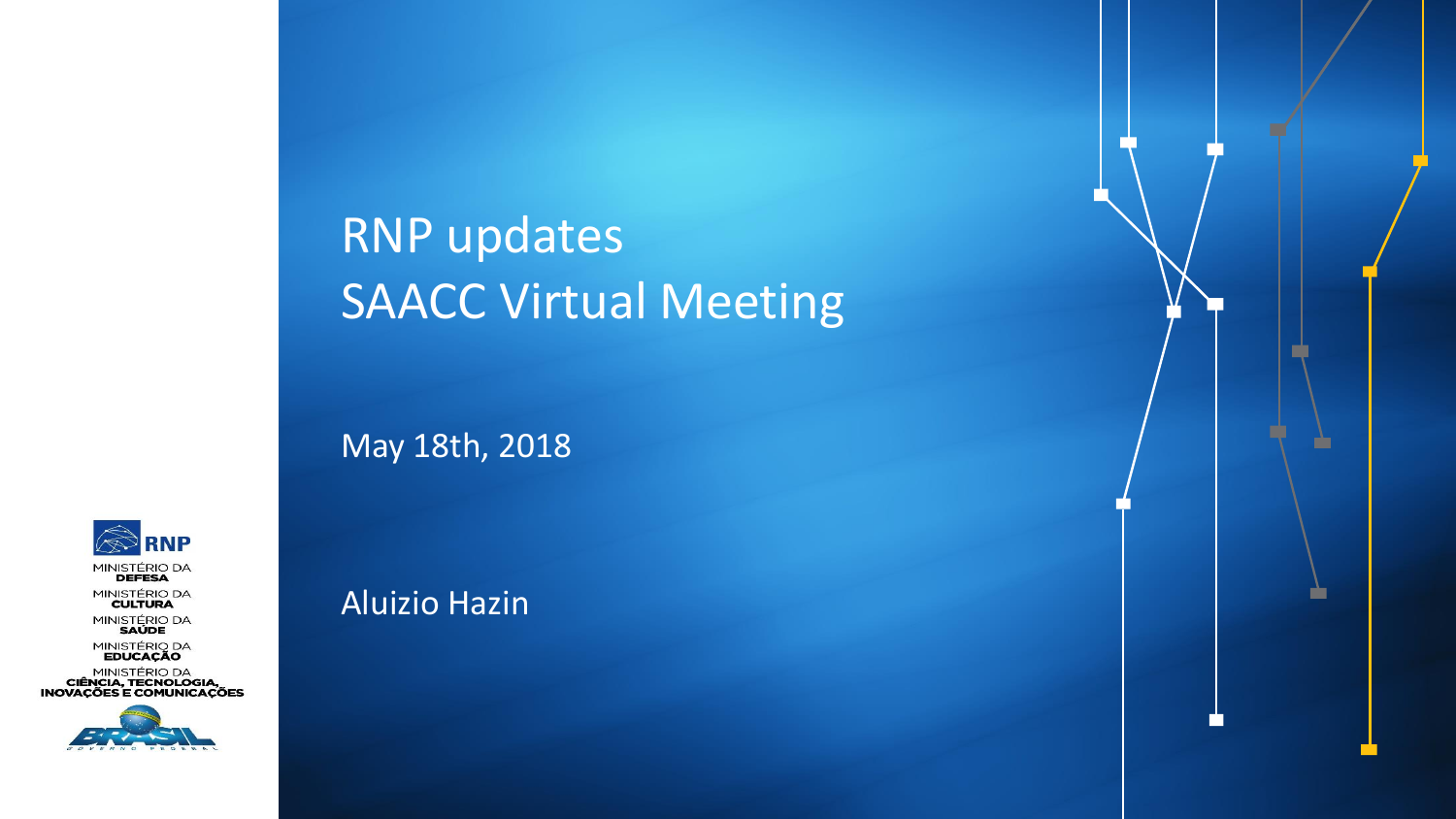### **RNP scalable infrastructure starting with ≥ 100 G**

- − Acquire Right of Use (IRU) of entire or fractional optical spectrum:  $1, \frac{1}{2}, \frac{1}{4}, \ldots$
- − Currently illuminating at 100G: initial N × 100 G.
- − Provision of additional lambdas on demand
- − Over time, can light up more channels or change the transponder  $(100 \text{ G} \rightarrow 400 \text{ G} \rightarrow 1 \text{ T} \rightarrow \text{...})$

... keeping pace with demand and technological evolution over the lifetime of the fiber!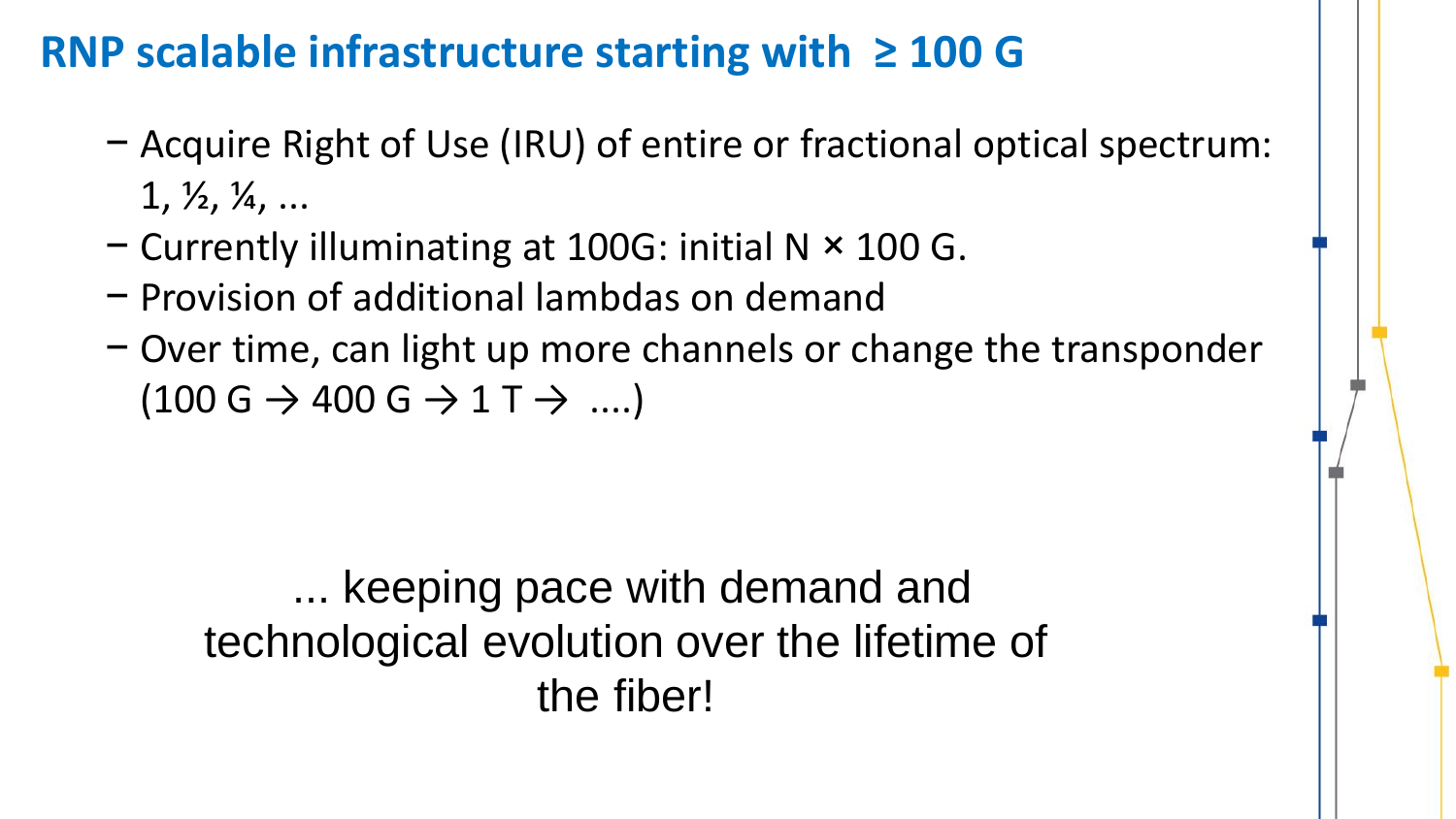### **Status of the agreements**

- Agreements signed with Electric Power Utility Companies for the Northeast, Southeast (including part of Center-West) and for the South regions
	- Companies: Chesf, Furnas and Eletrosul
	- 20 years partnership
	- Agreement: 1/2 capacity (20 x 50 GHz channels for RNP)
	- These are mainly for RNP core network but customers on the fiber routes will be connected as well, when possible
	- In order to reach this scalability level to customers connections, we will continue talking with other possible partners (e.g.: local ISPs)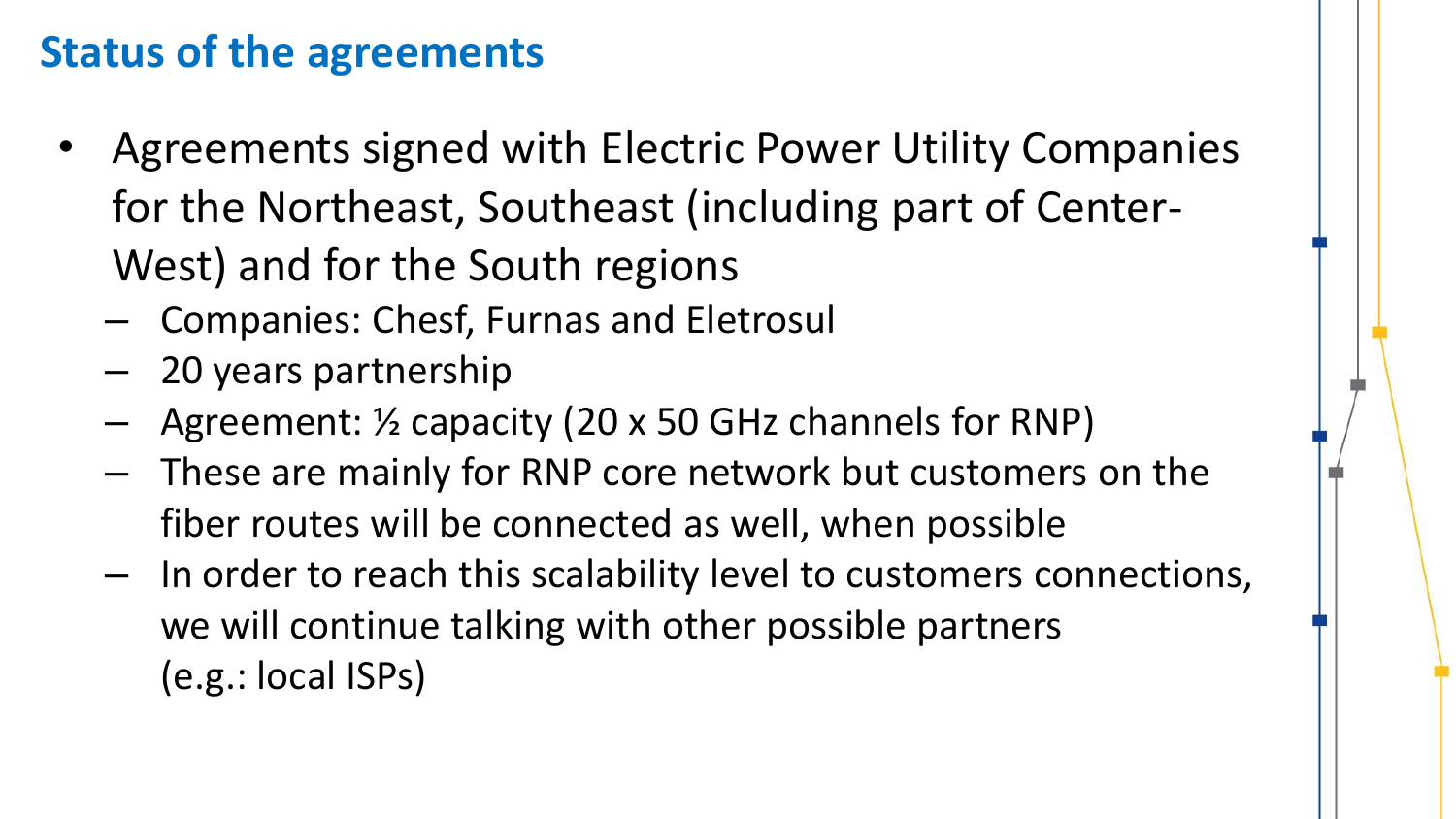# **Chesf Project – first agreement signed**

- **2 x 100G links operational**
	- RN-PB and PB-PE
- **Other 5 100G link to be activated by the end of the year**
	- All the green path
	- 7 PoPs connected in a 100G ring

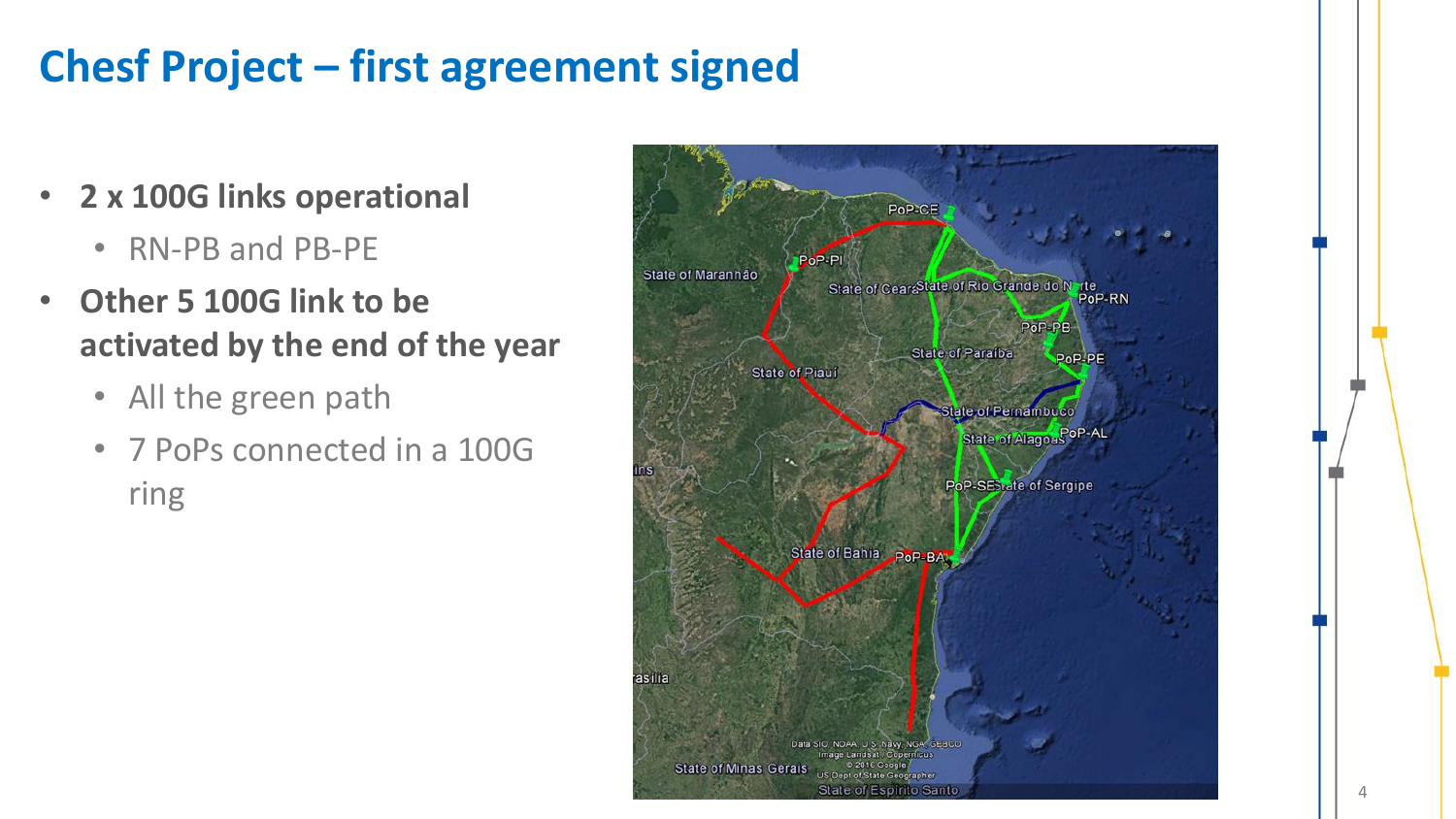### **RNP National Backbone 2019**

### • **3 projects:**

- –Northeast region (NE) Q4'2018
- Southeast region (SE) Q3'2019
- Southern region (S) Q3'2019

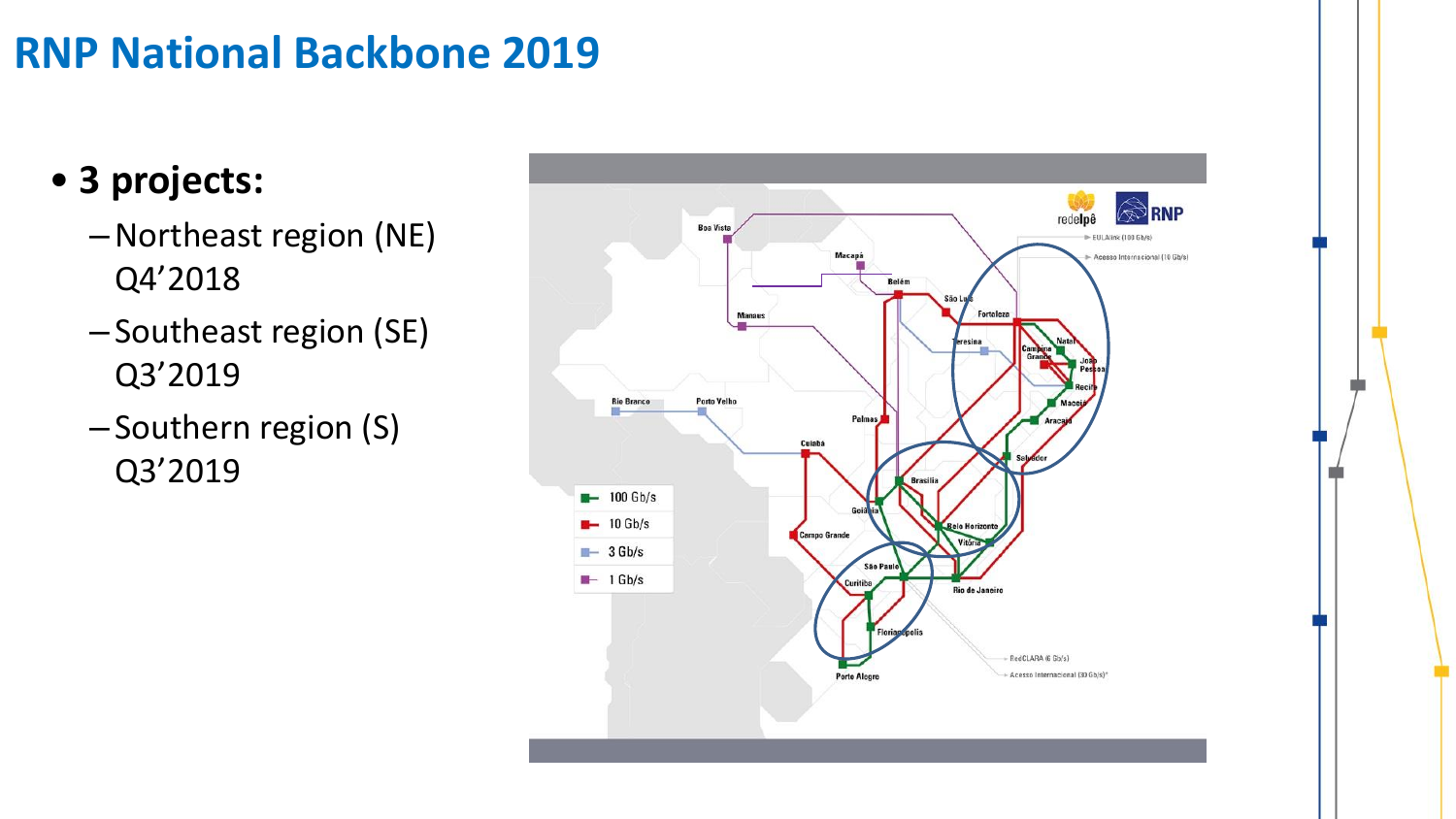# **LSST by RNP customers perspective**

- **RNP will make the efforts to provide a high speed link to the Brazilian R&E institutions that will have access to LSST Project**
- **Possible institution list could include (it is just a prospection, not a formal list):**
	- LIneA
	- LNA
	- ON
	- UNESP
	- UNICAMP
	- UFRGS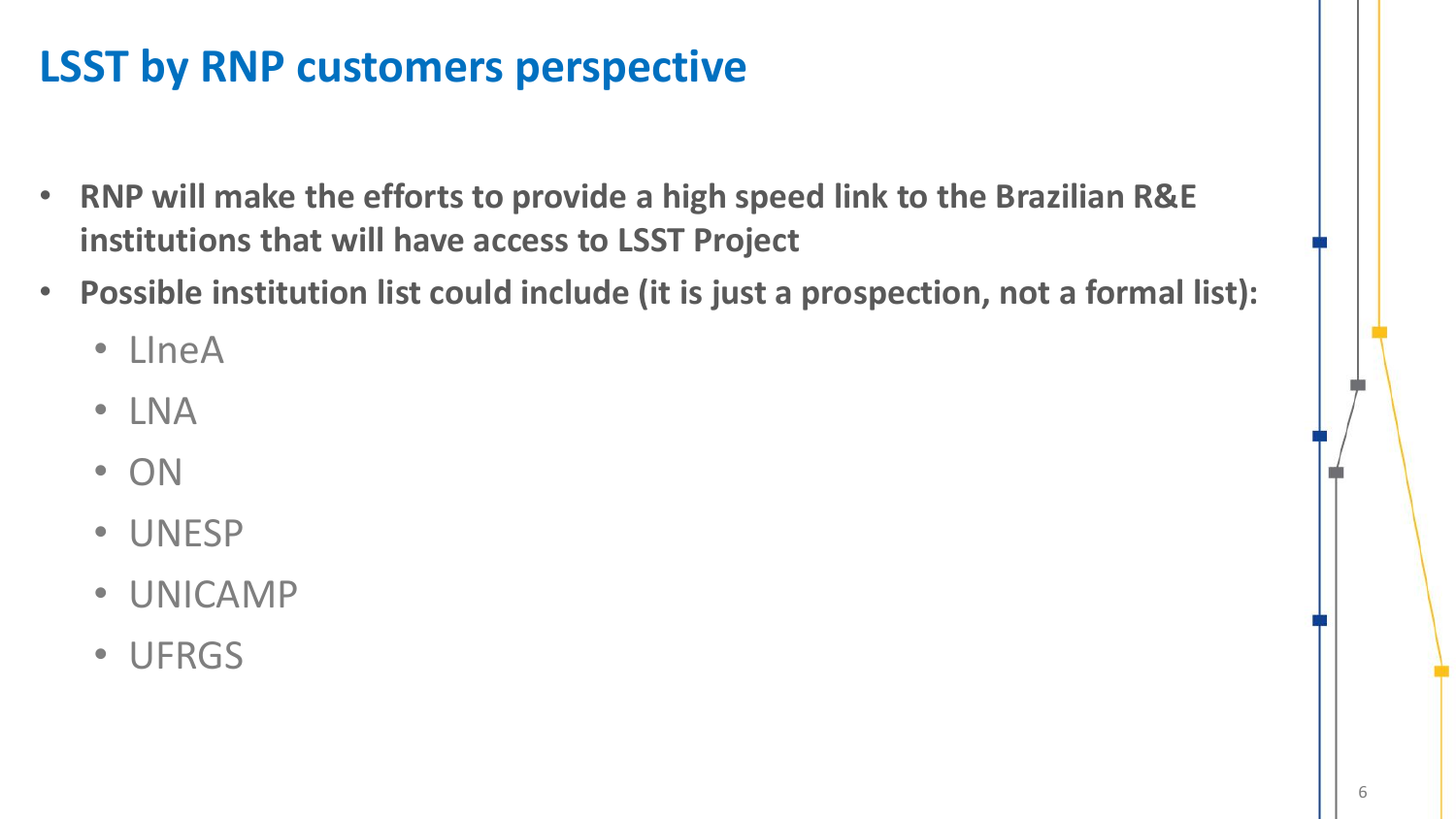#### **LSST - Monet**

- **RNP will light up a 100G channel in Monet system in 2018**
	- To be ilumminate using a 37.5 GHz spectrum range
	- AmLight team working close to have this in place in benefit of all members
- **Expected to be operational by Q3'2018**
	- Miami Boca Raton Fortaleza
	- Fortaleza Santana do Parnaíba/SP Barueri/SP São Paulo/SP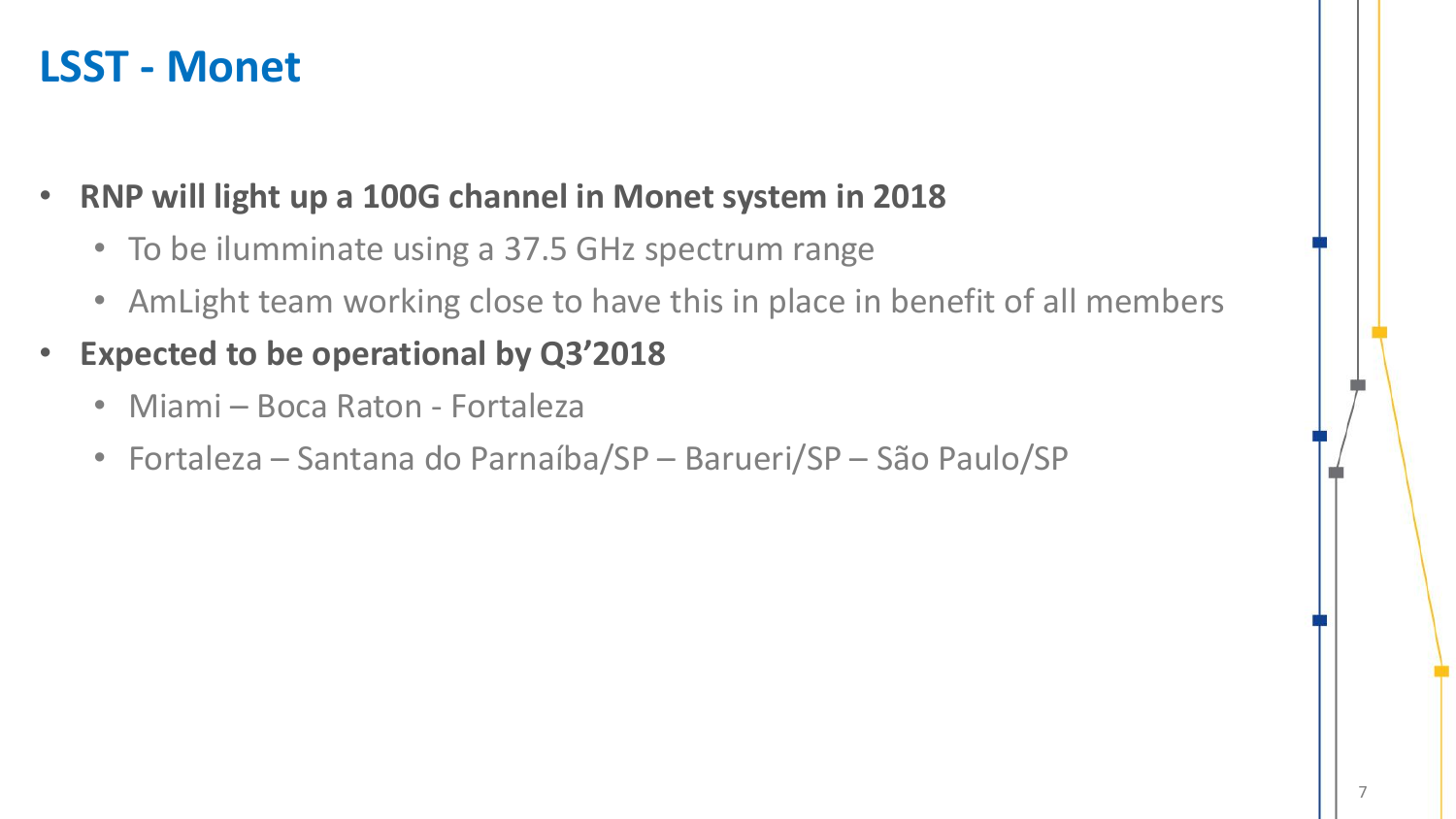### **Infrastructure for LSST outside RNP national backbone**

- **Porto Alegre/RS – Buenos Aires/AR**
	- Tender process should be finalized by end of this year
	- Estimation to be operational: June 2019

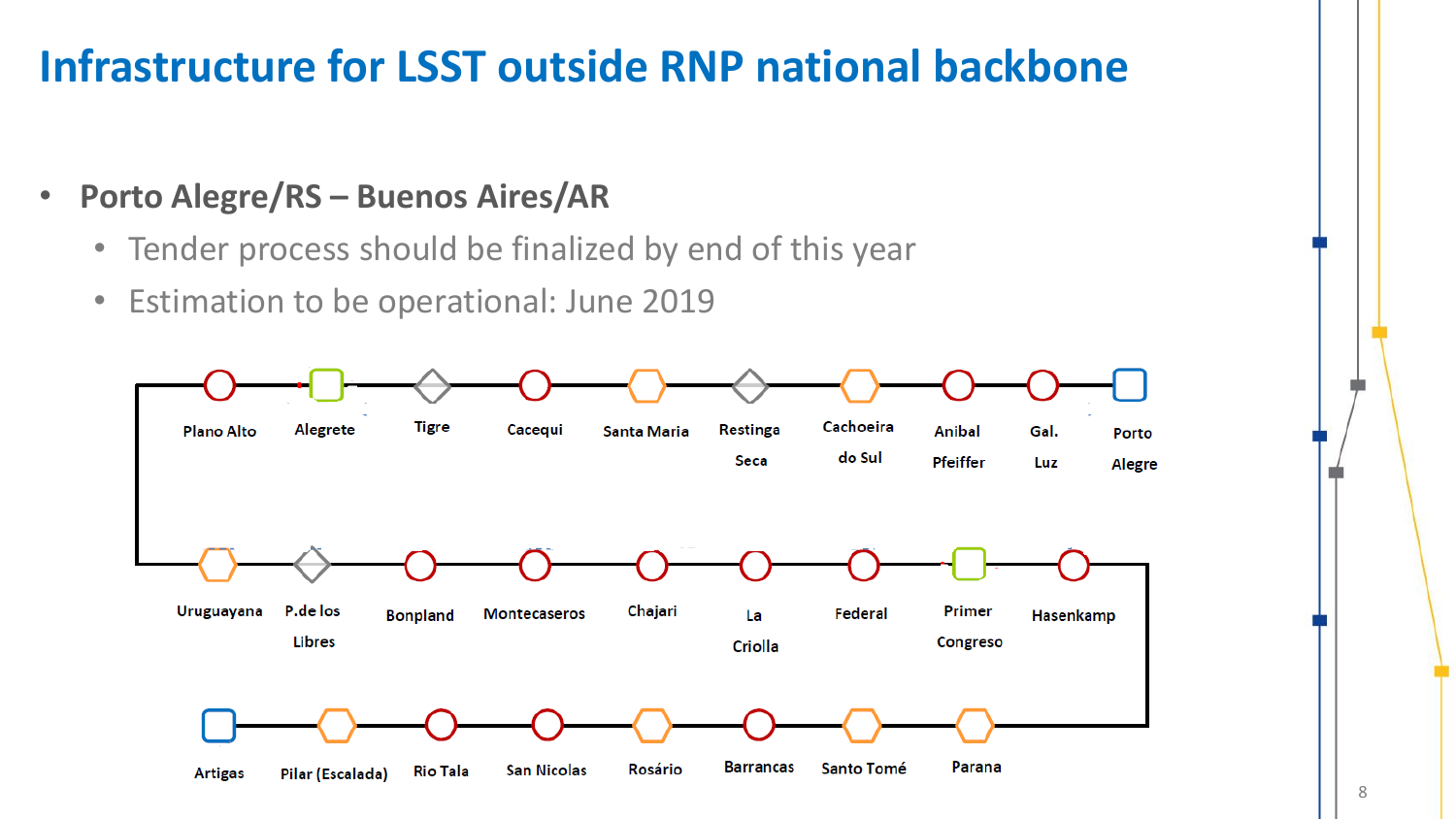### **Infrastructure for LSST outside RNP backbone**

- **Buenos Aires/AR – Santiago/CL**
	- Path is ready to receive the 100G transponders
	- DWDM/DCI equipment still not selected

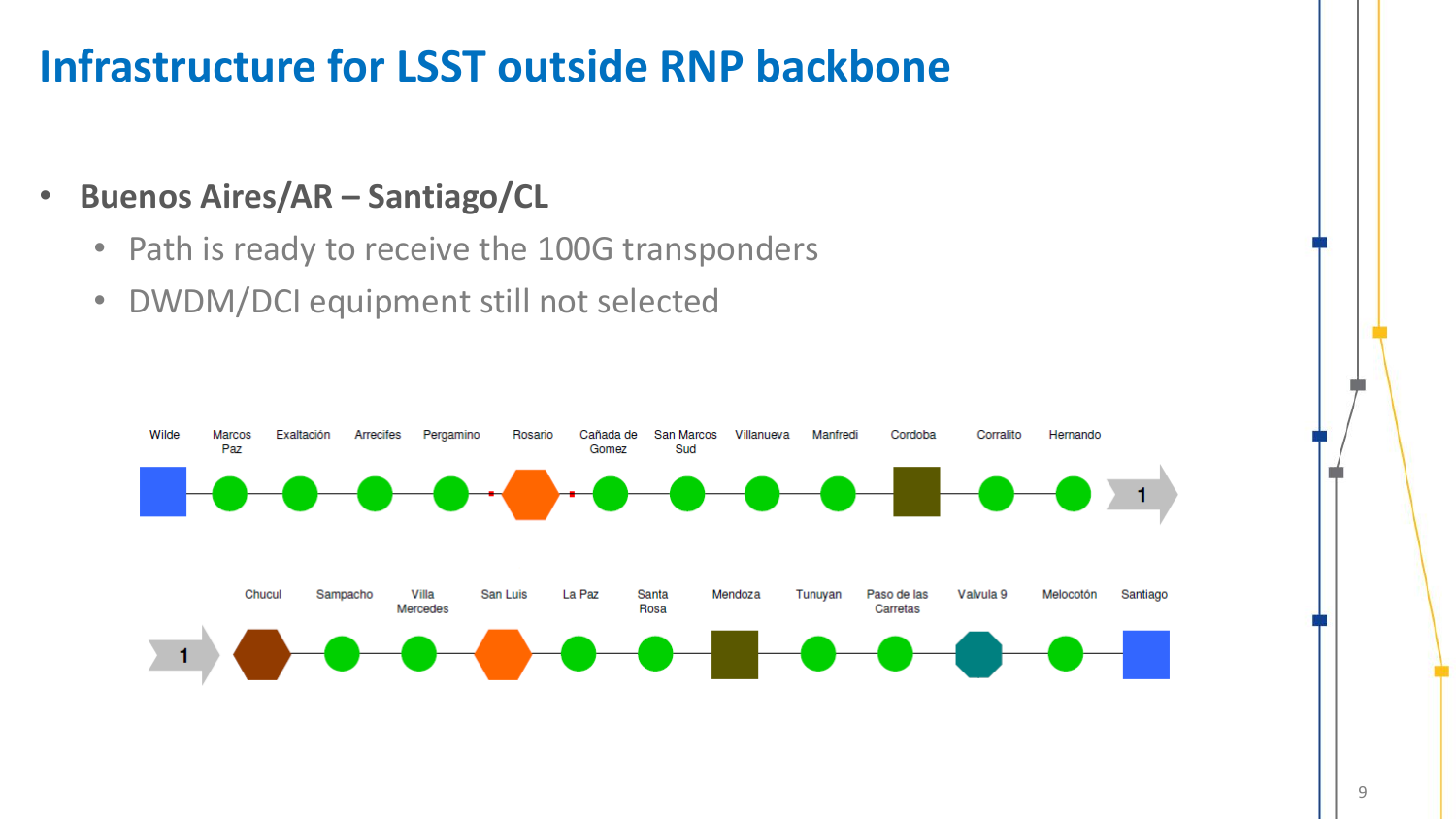#### **Final words**

- **RNP is commited to provide the infrastructure agreeded with both LSST and BELLA communities!**
- **By Q3 2019 we really expect to have all the transmission network along the paths BELLA (Fortaleza – Porto alegre) and LSST (São Paulo – Santiago) operational for our partners use.**